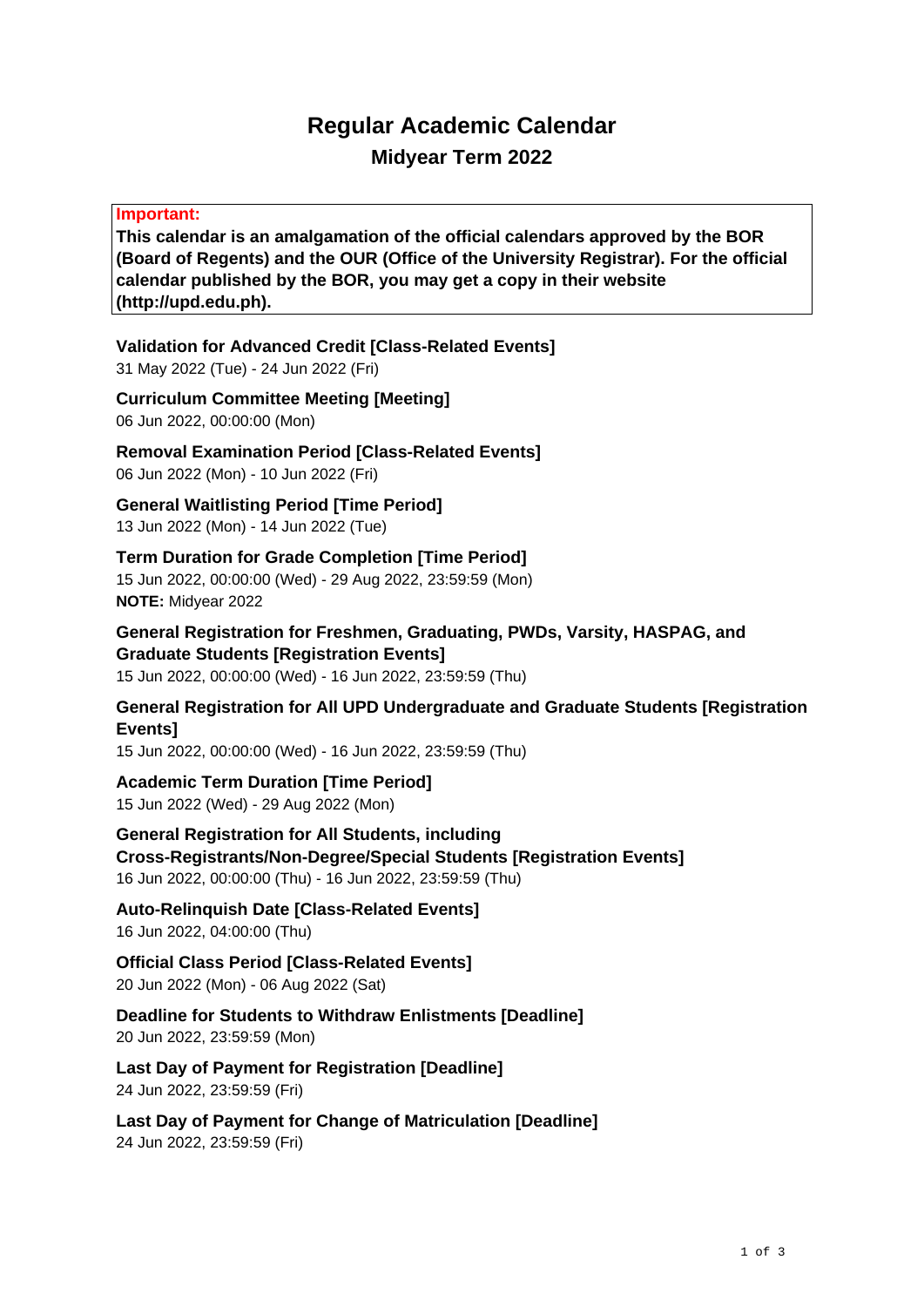## **Regular Academic Calendar Midyear Term 2022**

#### **Deadline for Colleges to Submit to OUR the Approved List of Candidates for Graduation [Deadline]**

28 Jun 2022, 23:59:59 (Tue) **NOTE:** 2nd 2021-2022

**Mid-Semester [Class-Related Events]** 05 Jul 2022 (Tue)

**Deadline of Application for Graduation for Graduating Students [Deadline]** 05 Jul 2022, 23:59:59 (Tue) **NOTE:** Midyear 2022

**Deadline for Colleges to Submit to OUR the Tentative List of Candidates for Graduation [Deadline]** 05 Jul 2022, 23:59:59 (Tue) **NOTE:** Midyear 2022

**Last Day for Graduating Students to Clear Their Deficiencies [Deadline]** 07 Jul 2022, 23:59:59 (Thu) **NOTE:** Midyear 2022

**Deadline for Dropping of Subjects [Deadline]** 14 Jul 2022, 23:59:59 (Thu)

**University Council Meeting to Recommend for BOR Approval the List of Candidates for Graduation [Meeting]** 20 Jul 2022, 00:00:00 (Wed) **NOTE:** 2nd 2021-2022

**Deadline for Colleges to Submit Appeals/Cases for CSAPG Consideration [Deadline]** 02 Aug 2022, 23:59:59 (Tue)

**Deadline for Filing Leave of Absence (LOA) [Deadline]** 05 Aug 2022, 23:59:59 (Fri)

**Integration Period [Class-Related Events]** 08 Aug 2022 (Mon)

**Final Examinations [Class-Related Events]** 09 Aug 2022 (Tue) - 11 Aug 2022 (Thu)

**Period for Grade Completion [Time Period]** 09 Aug 2022, 00:00:00 (Tue) - 28 Aug 2023, 23:59:59 (Mon)

### **Committee On Student Admissions, Progress and Graduation (CSAPG) Meeting [Meeting]**

15 Aug 2022, 00:00:00 (Mon)

**Deadline of Grade Submission for All Students [Deadline]** 20 Aug 2022 (Sat)

**SET Results Availability [General]**